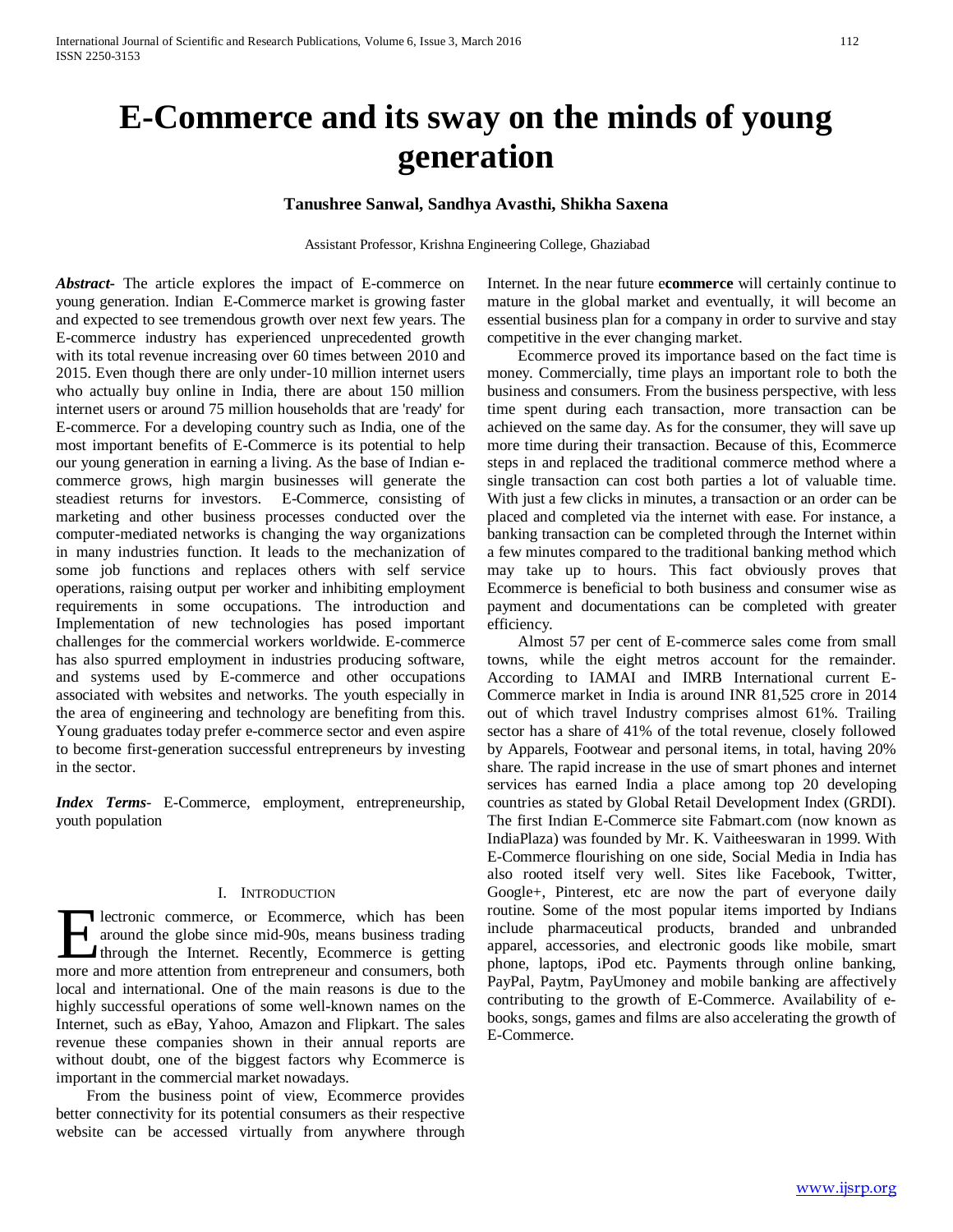### II. LITERATURE REVIEW

#### **Youth are increasingly adopting E-commerce**

 India has the biggest youth population who is adopting technology quickly and love shopping. Indian youth are comfortable using technology and preferring to shop online. From books and apparel to FMCG goods, everything is being sold online today. The apprehensions of buying online are subtly fading away for the Indian consumers and online retail is showing positive signs for the future. According to IBEF, The Indian retail industry is one of the fastest growing in the world. Retail industry in India is expected to grow to US\$ 1.3 trillion by 2020, registering a Compound Annual Growth Rate (CAGR) of 16.7 per cent over 2015-20. Some of the largest retailers in terms of unique visitors are – Amazon, Flipkart, Jabong, Myntra, Indiatimes, Snapdeal and Quicker.

## **Online retailing Profile:**

- Indian online retail is growing at 35% though the overall size is only 3000 crores.
- Sites such as Flipkart have their apps loaded in 40-50% of the smart phones in India.
- As per Assocham, 58% of the online shoppers shop using debit cards in spite of the cash on delivery option.
- Increase in assortment in online retailing ranging from books, apparel, shoes, electronics, to specialized FMCG, furniture, etc.
- Categories such as apparel have witnessed strong acceptance and growth in online buying
- Increasing time spent on smart phones in browsing online retail websites. In 2012, upto 20% of the traffic for Snapdeal came from smartphones.

#### **Category-wise growth**

 According to Assocham, apparel and consumer goods are the fastest growing categories in e-commerce

.



Exhibit 1 Growth Forecast for online retailing and marketplaces in India Source: Dinodia Capital Advisors

## **Majority of youth population**

 Every third person in an Indian city today is a youth. It is projected that by the year 2020, the median age of India's population will be 29 years, making India the youngest country in the world. The youth of India are hardworking and ambitious. They are eager to embrace new technology and internet savvy. A survey has revealed that 35% of online shoppers fall in the 18 - 25 years age bracket, 55% fall in the 26 - 35 years age bracket, another 8% are in the 36-45 years age group. Only 2% are in the age group of 45-60 years. This is a unique advantage for India.



 Every youth today wants to raise their standards of living. This upwardly mobile educated class have high disposable income are quite comfortable shopping online. Their love for latest gadgets and gizmos has given a boost to the electronic industry. Youth play an important role in increasing the business of ecommerce and thus contribute to poverty reduction on a sustainable basis. E-commerce is emerging as a new way of delivering economic growth and increase new business opportunities. E-commerce offers new opportunities, and so entrepreneurs should try to gather maximum advantage of electronic market.

#### III. OBJECTIVE OF THE STUDY

 The study has been done keeping in mind the following objectives:

- 1) To study the impact of E-commerce on local market and business.
- 2) To study E-commerce and its impact on entrepreneurship development.
- 3) To study the impact of E-commerce on the youth in NCR region.

#### IV. . RESEARCH METHODOLOGY

 This research paper aims to give a better understanding of the impact of E-Commerce in youth in the NCR region. The perceptions of youth regarding the factors affecting the development and integration of entrepreneurship in the area of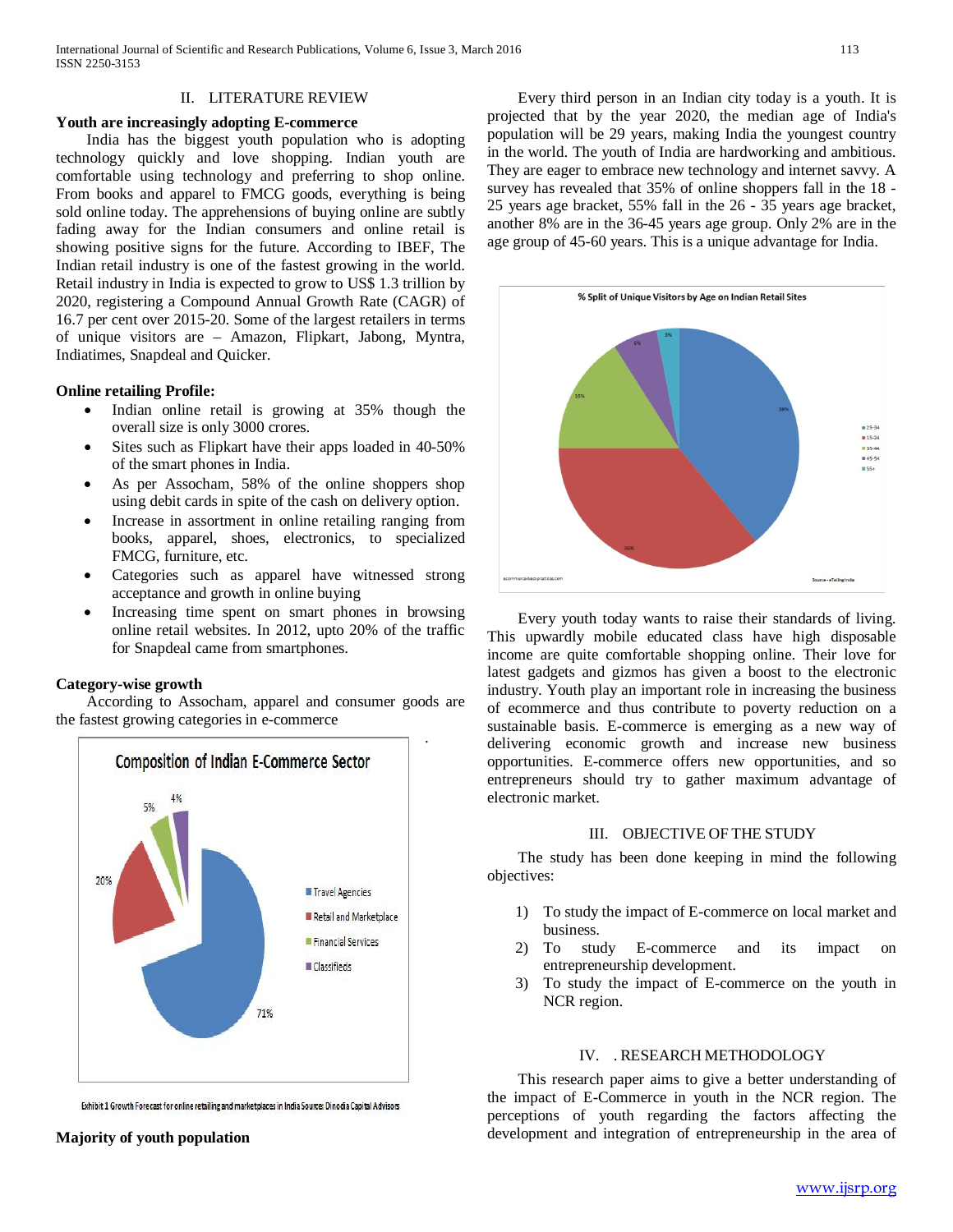ecommerce. The main purpose of the literature review was to collate the existing theories and basic knowledge about the entrepreneurship and E-Commerce to explore the conceptual relationships between them. A review of the current literature on E-Commerce as well as entrepreneurship was conducted. In addition web research was conducted to support the literature review. The sources provided by the web research were the most convenient and the fastest due to its accessibility. The analysis of some case studies has been done to support the literature review. Case studies were undertaken to explore organizational behaviour and practice, entrepreneurship and E-Commerce in various enterprises. In addition to the case studies, interviews were conducted on youth to explore the conceptual relationship between entrepreneurship and E-Commerce, and the factors affecting the development and integration of entrepreneurship. These interviews focused on how the youth in Ghaziabad area utilizes E-Commerce, how they benefited and will they in near future become an entrepreneur in the field of ecommerce.

#### V. STUDY FINDINGS

#### **Importance of E-commerce:**

 E-commerce has changed our lifestyles entirely because we don't have to spend time and money in travelling to the market. [E-payments](http://www.halwasiyainfosys.com/) can be made with the help of e-commerce. We can expand online business with the help of e-commerce application development and [web development solutions.](http://www.halwasiyainfosys.com/) The ecommerce solutions offer many advantages as follows: E-commerce is one of the cheapest means of doing [business](http://www.halwasiyainfosys.com/) as it is ecommerce development that has made it possible to reduce the cost of promotion of products and services. There is no time barrier in selling the products. One can log on to the internet even at midnight and can sell the products at a single click of mouse.

 The [on-time alerts](http://www.halwasiyainfosys.com/) are meant for the convenience of the consumers and inform the consumers about new products. Ecommerce reduces delivery time and labor cost thus it has been possible to save the time of both – the vendor and the consumer. Hence, in this cut-throat competition, an [interactive user friendly](http://www.halwasiyainfosys.com/)  [and focused website](http://www.halwasiyainfosys.com/) in the form of [online shops](http://www.halwasiyainfosys.com/) can generate you good business.

#### **E-commerce: Impact on local market and business**

 One of the main advantages of E-commerce is that it minimizes the cost of transportation, advertising, and marketing. Electronic commerce also reduce the distance between buyer and seller, and thus permitting rapid exchange of information or service between buyer and sellers in any part of the world. Ecommerce not only provides options of goods and services at a lower cost, but it can potentially enables much more options to the needs of individual buyers. Nowadays it is relatively cost low for starting any business through Internet. For business purpose entrepreneurs can utilize the social networking sites, like facebook. The social networking facebook is quite popular among the young generation in BTAD area. So facebook will act as a potential tool for business online, mainly for accessing the targeted wide market as well as for sales and services. Mainly the entrepreneurs of BTAD area use mobile phone for business dealings. The use of mobile phone has greatly improved business by enabling both customer and suppliers a change of direct communication. That has tremendously cut down the transportation cost. A present time Internet is easy accessible from mobile phones in affordable price. In this contest mobile internet is a very effective tool of E-commerce for marketing as well as for sales and services.

 Internet based E-commerce also offer incredible opportunities to create collaborative marketplaces in low-cost and effective way (Nicolaisen, 2001). At the same time, the fast and convenient electronic bargain manner can accelerate the circulation of commodities, and lessen the risk, and increase the competitions of agricultural products in the international market (Cao and Chen, 2001). E-commerce in agriculture could also potentially tighten the supply chain and cut marketing margins and transactions costs in way that benefit smaller, local producers as well as local agribusinesses. Study of Golman Sachs (2000) discussed the general barriers citied by business to Internet based E-commerce adoption and explained that these barriers also apply to agribusiness as well. These Barriers include:

- 1) Unclear return on investment
- 2) Lack of budget
- 3) Lack of stakeholders support and
- 4) Complicated technology.

#### **Impact of E-commerce on entrepreneurship development**

 Capturing [India'](http://www.forbes.com/places/india/)s rapidly growing e-commerce market has been a holy grail of tech entrepreneurs for years. India is a country with a booming economy, rapid growth of internet penetration, and a market of 120 crores. It's also a place where consumers have a lot to gain from not going to the stores. The shopping malls and local market area especially in Delhi NCR are chaotic, and the contents of a shopping list are distributed over dozens of different stores or street stands. Common person has to spend a lot of time finding a parking place which is mammoth task in these congested areas.

 However, these problems were anticipated by entrepreneurs who welcomed e-commerce. Indeed, a year ago the business hotels of Delhi NCR were packed with budding e-commerce entrepreneurs. The race was on, and startups started battling for primacy in verticals from cars to baby products. But while a few well-funded companies like [Flipkart,](http://www.flipkart.com/) have succeeded in establishing brands and conquering large parts of the market, many of the major players have shown less profit, and few have even shown enough revenues to cover overhead after the cost of goods and deliveries.

 The road to becoming the [Amazon.com](http://www.forbes.com/companies/amazon/) of India—or even the diapers.com—has proved more arduous and expensive than giddy investors had imagined in 2011. Problems with logistics, payment gateways, and intense competition for too few customers have created an environment in which companies are struggling to survive. As a result, investors are holding their money close, creating a funding drought just as the industry hits major growing pains. The war for each vertical has often become a test of who can outlast the siege of their competitors, who can survive the longest in the face of price wars.

 Indian e-commerce companies have had to overcome serious hurdles. Among the largest of them is logistics. While major multi-nationals like DHL and Fed-Ex operate in India, goods are normally shipped through smaller and much cheaper third party carriers. Different carriers have to be used for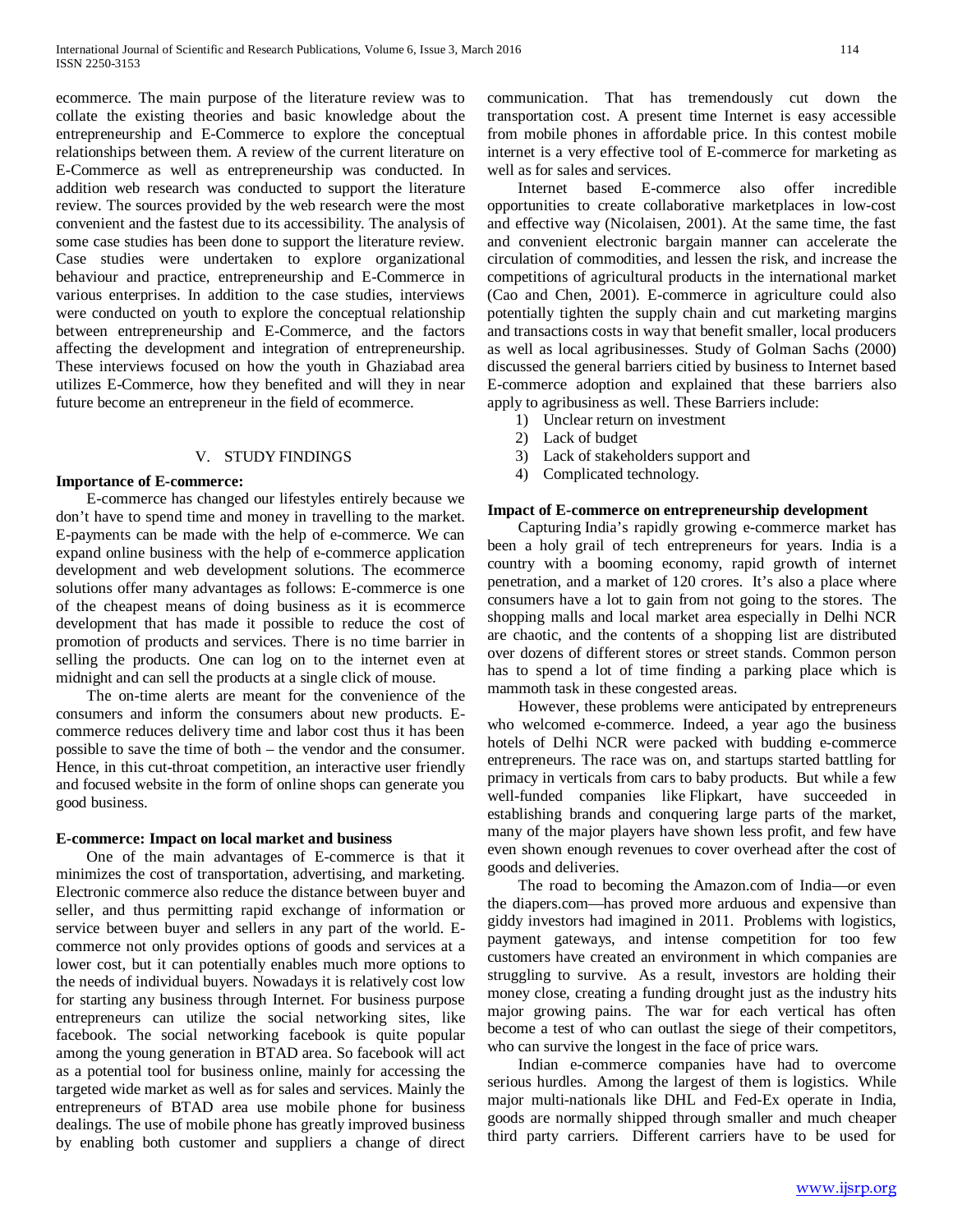different regions of the country. The difficulties and unreliability of the carriers has forced some of the largest and best funded players, like Flipkart, to develop their own logistics arms to deliver their packages.

 Another difficult problem is that the Indian market demands cash on delivery (COD) option, in which the consumer pays the courier once they have received the product. It's a hard problem to get around, because credit card penetration is relatively low in India, and consumers are still not trusting of putting financial information into online forms. India's economy is largely informal, and Indian consumers are used to paying cash; only the highest ends of businesses accept credit cards. The problem is that the COD system creates a delay in payment. Courier companies generally hold the money for two weeks, which means that the e-commerce company has to restock inventory before the cash from its last sale has arrived. It is also expensive, some couriers charging upwards of 3 percent for the service. But the biggest hit comes from the much higher return rate sometimes up to ten percent—by consumers who simply changed their mind or could not be reached at home. These goods cycle back into inventory after weeks, and carry a high cost of restocking and re-listing, and sometimes have to be written off altogether.

 Yet the greatest hurdle of all is the fierce competition that has been spurned by the glut of investments over the last few years. There can be as many five different well-funded players battling it out for the same small niche. Take, as an example, the market for baby products, which in the United States is basically owned by diapers.com. Three different Indian companies are duking it out: First cry, Hushbabies, and Babyoye, who had raised a combined \$30 million as of 2012. The companies have been fighting in a price war that has pushed margins to almost nothing on the most basic orders, like those for diapers and soap. Profits come only from the sale of high margin goods like children's books or toys, which customers tend to transact on only quarterly or bi-annually. [India](https://en.wikipedia.org/wiki/India) has an internet user base of about 375 million (30% of population) as of 2015. Despite being the second largest user base in world, only behind China (650 million, 48% of population), the [penetration](https://en.wikipedia.org/wiki/Market_penetration) of [e-commerce](https://en.wikipedia.org/wiki/E-commerce) is low compared to markets like the [United States](https://en.wikipedia.org/wiki/United_States) (266 M, 84%), or [France](https://en.wikipedia.org/wiki/France) (54 M, 81%), but is growing at an unprecedented rate, adding around 6 million new entrants every month. (Online shoppers in India).

 As the base of Indian e-commerce grows, it will be these focused, high margin businesses that will generate the steadiest returns for entrepreneurs specially youth. E-commerce allows the kind of trial and error that entrepreneurs often need to do before succeeding. The Internet allows you to try and fail and learn. Selling over the Internet helps streamline order processing, reducing costs and errors. It will be businesses that are discovered by word of mouth, and are not forced to bleed money in ruinous price wars and advertising. Even the largest businesses, like Flipkart, had to start by cornering a single market, as in their case books. Still, the difficulties for Indian ecommerce are not going away any time soon. Cash on Delivery seems here to stay, and the problems of that last-mile of delivery, and unreliable third party couriers will take at least a decade to resolve.

## **Impact on youth**

 E-Commerce, consisting of marketing and other business processes conducted over the computer-mediated networks is changing the way organizations in many industries function. It leads to the mechanization of some job functions and replaces others with self service operations, raising output per worker and inhibiting employment requirements in some occupations. (Hecker, 2001). The introduction and implementation of new technologies has posed important challenges for the commercial workers worldwide. Among the issues that workers has to deal with are, both B2B and B2C, self-scanning, logistics system, multimedia and other in store sales support applications. In many ways, they are already deeply affecting labour market (Gottardi et al., 2004).

 In contrast, E-commerce has spurred employment in industries producing software, and systems used by E-commerce and other occupations associated with websites and networks. The youth especially in the area of engineering and technology are benefiting from this. More and more software specialists are required in the market.

 The e-commerce industry is growing significantly in India and expected to add lots of jobs in the years to come. The job market in this relatively new industry seems to be flourishing like no other industry. There are ample of opportunities available because the industry is young and evolving continuously. Profiles and job descriptions that never existed have been created specifically for this industry and people are getting a chance to innovate and explore new opportunities since there aren't any set rules and there is a lot of learning along the way. Hiring activities are expected to grow by over 30% in this sector and may help create up to 50,000 employment opportunities in the next two to three years. (The Times of India, 2016)

 E business is a suitable profession for those individuals with a futuristic approach towards business. E business bypasses geographical boundaries, so anyone with an international perspective should find it an interesting profession to go for. It is also one of the fastest growing professions in the world, attracting more and more students wanting to specialize in E business. In fact, the adoption of various technology-oriented tools in the sector is making room for more and more jobs for individuals who are trained in e-business.

 E-Commerce, or Electronic Commerce, is a general term for any type of business, or commercial transaction that involves the transfer of information across the Internet. Web site design and development, Content Development, Web Programming and Application Development, Database administration and Webmaster are careers in e-commerce. Each of these requires different skills set and qualifications as per the roles to be played. Professionals from the traditional areas like Business Administration, Consultancy, Finance, etc and in retail management are also in demand for e commerce jobs.

 Engineering and B-school graduates are opting for jobs in the e-commerce industry over sectors like FMCG, consulting, financial services and infrastructure, according to a poll by Assocham. "The number of intakes by the e-commerce sector from the various B-schools and engineering colleges has gone up by 65% this season over last year (35%)," Assocham secretary general D S Rawat said. The survey sample included over 500 students from various B-schools, including IIMs, BITS, ICFAI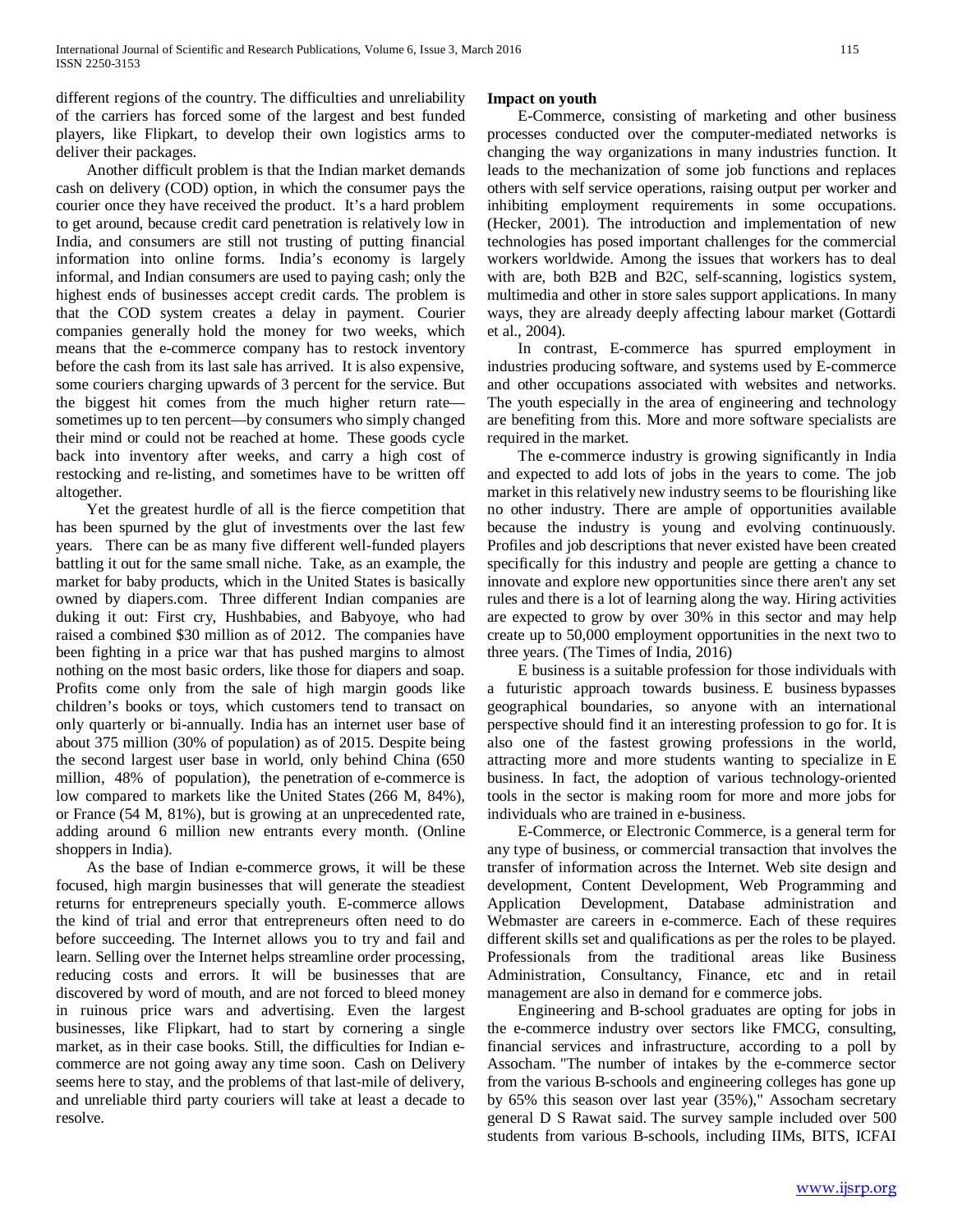Business School and Symbiosis Institute of International Business (Pune). The survey was conducted between September and October 2014. (Source: Economic Times)

 Over 71 per cent respondents preferred e-commerce sector and even aspire to become first-generation successful entrepreneurs by investing in the sector, the survey said. The ecommerce industry has experienced unprecedented growth with its total revenue increasing over 60 times between 2010 and 2014. Around 50 per cent of the consumers in Delhi-NCR region use [e-commerce websites](http://economictimes.indiatimes.com/topic/e-commerce%20websites) as a medium of data and [product](http://economictimes.indiatimes.com/topic/product%20search)  [search](http://economictimes.indiatimes.com/topic/product%20search) before buying them offline, says a [Zinnov](http://economictimes.indiatimes.com/topic/Zinnov) study.

According to the study, the tendency of searching online and buying offline is higher among urban respondents as 64 per cent of them use e-commerce websites to research on products that they are planning to buy offline, while just 20 per cent of nonurban respondents do so. (The Economic Times, 2016)

 "More and more pass-outs from B-Tech and MBA graduates in Delhi, NCR are flocking to e-commerce industry over highly leveraged sectors like FMCG (fast-moving consumer goods), consulting, financial services, services jobs, telecom, real estate, power and other infrastructure," Assocham said. Nearly 3 million Indians work in the e-commerce sector, whereas 18 million jobs are created in other sectors as a result of ecommerce operations like marketing, IT, logistics and payment services. "India is successful in becoming the largest e-commerce market in the world. The rapid transformation in logistics, innovation, consumerism and productivity prove to be an interesting case study for other emerging economies," Rawat said. "The hiring activities are expected to grow by over 60-65 per cent in this sector and may help create between 5-8 lakh employment opportunities in three to five years," he added.

 E-commerce companies are offering nearly around Rs 10-25 lakh annual package, higher than the average starting salary of Rs 4-7 lakh in the private sector for fresh engineering graduates and others, the poll showed. The survey also revealed that fresher packages are around Rs 2-3.5 lakh per annum for roles like customer service representatives but for other management and technical roles, the starting package would be anywhere between Rs 8 lakh and Rs 14 lakh per annum.

 The job generation in Q3 is likely to be 3-4.5 lakh with majority demand from e-commerce, hospitality and retail industry," Indian Staffing Federation Executive Director Suchita Dutta said.

 The hiring landscape has seen an improvement in the past few months thanks to the revival in business sentiments and scenario, and with the onset of the festival season, there is a renewed focus on employing additional staff to boost businesses. (Source: Economic Times)

 But, perhaps the larger impact of E-commerce on labour market can be seen in the form of online job search. However, very little is known about the importance of online job applications or direct employer initiated contracts with potential candidates. Even then, online job posting has grown spectacularly (Autor, 2001). Estimates place the number of online job boards at over 3000, the number of active resumes online at over 7 million, and the number of job posting at 29 million (Boyle et al., 1999; Computer Economics, 2000). Kuhn and Skuterud (2000) reported that 7 per cent of employed workers regularly use the web to search for a new job in 1998.

The leading job board, Monster.Com, offered 3.9 million resumes and 4, 30,000 jobs in August 2000 (Nakamura and Pugh, 2000). Further, the Internet is likely to change how some workers deliver labour services. For example, falling telecommunications traffic regardless of where it originates (Call Centres, 1997; Uchitelle, 2000). Improvements in communication and control technology likely mean that people who monitor equipment or other workers can perform their task at the greater physical remove. Remote access to E-mail and company documents will enable many workers to perform some or all of their work from home to elsewhere.

### VI. CONCLUSION

 Online shopping is rising quickly and steadily. Lots of people refer to purchase products online from the comfort of their home. Today, more than 60% of people shop online as it is a comfortable mode of shopping by just click of a mouse. Ecommerce brings changes in our way of living. E-commerce has a very strong impact on socio-economy status of NCR region by providing new opportunities of entrepreneurship and marketing. Impact of E-Commerce on engineering and Management Students have influenced job industries. Large and Small enterprises that have adopted and have used E-commerce have taken into account not only the technological part and organizational aspects of implementation but also the strong user's on the web sites with their own skills and attitude towards work. Whereas on the other side of the story, the majority number of consumers have to pace with and effectively use the services offered through internet by enterprises. Thus to carry out a successful relationship and transactions between consumers and firms, they not only have to exchange money and products but also information and mutual trust. E-commerce has been simply defined as a use of electronic range of networks to simplify, resolve, improve and pace up the various stages and processes of business like buying and selling and delivery of goods and services. E-commerce`s prime driver is Internet which presents an hierarchical framework. The uses of websites for industries have created a major impact and global presence when compared to other Medias. E-commerce has opened the job opportunities for engineering and management students.

#### **REFERENCES**

- [1] Botha, J. , Botham C., : Managing E-commerce, 2nd Edition, Juta & Co. Ltd., Geldenhuys P., 2008 Mercury Crescent, Wetton, Cape Town, 2008.
- [2] Dr. Singh, A.K., 2009 : Entrepreneurship Development and Management, University Science Press, Daryaganj, New Delhi-2, 2009.
- [3] Dr. Pandey U.S., : E-Commerce and Mobile Commerce Technologies, S. Er. Shukla Saurabh Chand & Company Ltd., Ram Nagar, New Delhi110055.
- [4] Harry Matlay,2004 : .E-entrepreneurship and small e-business development: towards a comparative research agenda", Journal of Small Business and Enterprise Development, Vol. 11 Iss: 3, pp.408 – 414
- [5] IMRBI-Cuba 2014, All India Estimates, December 2014.
- [6] Kumar S. Anil, 2008 : Small Business and Entrepreneurship, I.K. International Publishing House Pvt. Ltd., New Delhi-16, 2008.
- [7] Reynolds, Janice,2004 : The Complete E-commerce Book, published by CMP Books, San Francisco, USA, 2004.